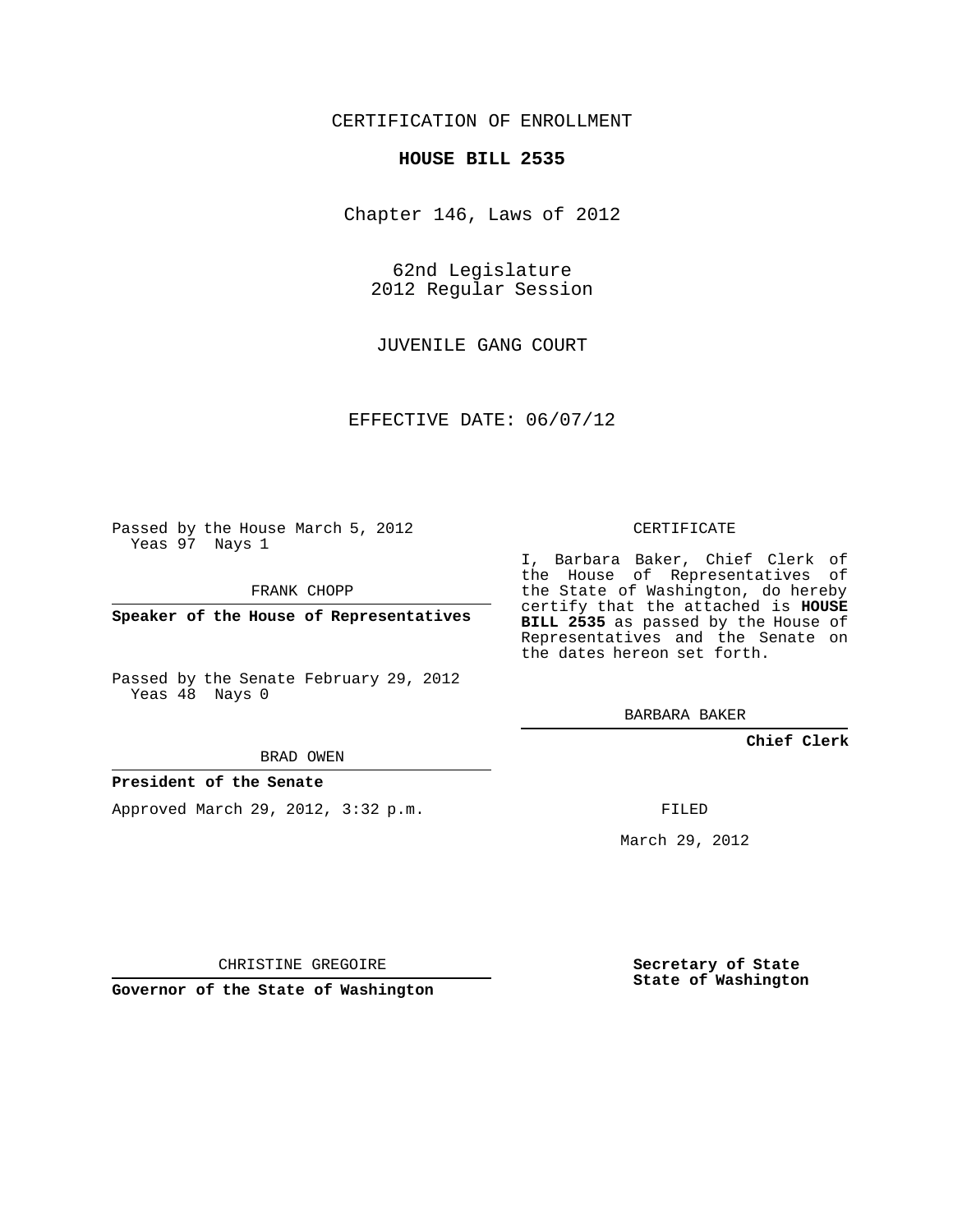# **HOUSE BILL 2535** \_\_\_\_\_\_\_\_\_\_\_\_\_\_\_\_\_\_\_\_\_\_\_\_\_\_\_\_\_\_\_\_\_\_\_\_\_\_\_\_\_\_\_\_\_

\_\_\_\_\_\_\_\_\_\_\_\_\_\_\_\_\_\_\_\_\_\_\_\_\_\_\_\_\_\_\_\_\_\_\_\_\_\_\_\_\_\_\_\_\_

### AS AMENDED BY THE SENATE

Passed Legislature - 2012 Regular Session

# **State of Washington 62nd Legislature 2012 Regular Session**

**By** Representatives Ladenburg, Johnson, Moscoso, Walsh, Ross, Klippert, Goodman, Nealey, Fitzgibbon, Appleton, Pollet, Green, Billig, Roberts, Kirby, Probst, Jinkins, Kagi, Lytton, Dickerson, Darneille, Santos, and Kenney

Read first time 01/17/12. Referred to Committee on Early Learning & Human Services.

1 AN ACT Relating to creating a juvenile gang court; adding new 2 sections to chapter 13.40 RCW; and creating a new section.

3 BE IT ENACTED BY THE LEGISLATURE OF THE STATE OF WASHINGTON:

 NEW SECTION. **Sec. 1.** The legislature finds that juvenile gang activity in Washington state poses a significant threat to communities and to the positive development of juveniles as they mature into adulthood. Thus, a strategic and collaborative approach is needed to address the problem of juvenile gangs. Many juveniles who become involved in gang activity have been exposed to risk factors such as antisocial behavior, alcohol and drug use, mental health problems, and victimization. Evidence-based and research-based gang intervention programs and strategies can provide services to these youth such as mental health counseling, education, chemical dependency treatment, and skill building. The legislature further finds that a court specifically developed to facilitate the delivery of these critical services to gang-involved juveniles and that provides a supportive team will assist juveniles in breaking out of a cycle of gang activity, reduce criminal activity, and increase their ability to develop into successful adults.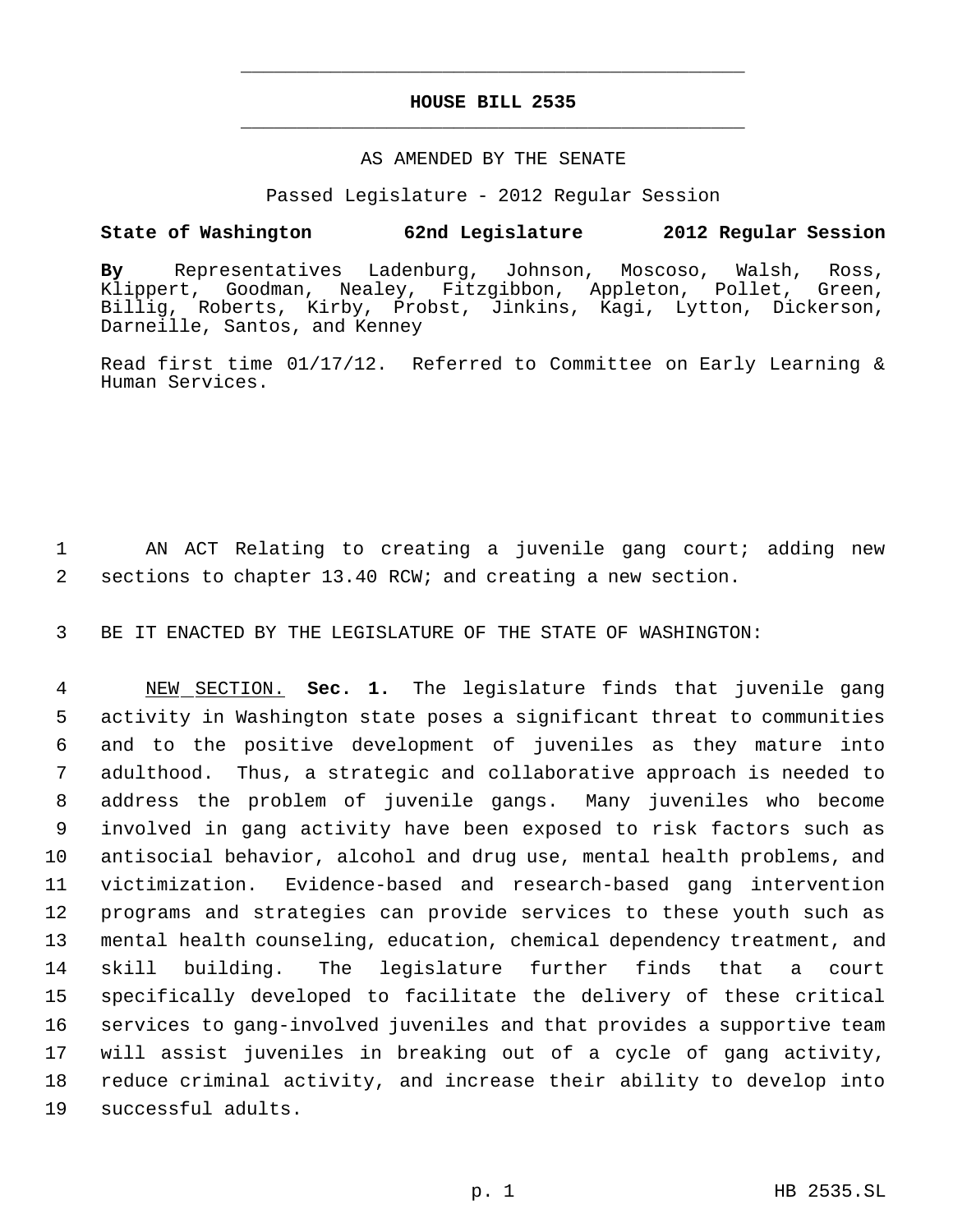NEW SECTION. **Sec. 2.** A new section is added to chapter 13.40 RCW to read as follows:

(1) Counties may establish and operate juvenile gang courts.

 (2) For the purposes of this section, "juvenile gang court" means a court that has special calendars or dockets designed to achieve a reduction in gang-related offenses among juvenile offenders by increasing their likelihood for successful rehabilitation through early, continuous, and judicially supervised and integrated evidence-based services proven to reduce juvenile recidivism and gang involvement or through the use of research-based or promising practices identified by the Washington state partnership council on juvenile justice.

 (3) Any county that establishes a juvenile gang court pursuant to this section shall establish minimum requirements for the participation of offenders in the program. The juvenile gang court may adopt local requirements that are more stringent than the minimum. The minimum requirements are:

 (a) The juvenile offender participates in gang activity, is repeatedly in the company of known gang members, or openly admits that 20 he or she has been admitted to a gang;

 (b) The juvenile offender has not previously been convicted of a serious violent offense or sex offense as defined in RCW 9.94A.030; and (c) The juvenile offender is not currently charged with an offense:

(i) That is a class A felony offense;

(ii) That is a sex offense;

 (iii) During which the juvenile offender intentionally discharged, threatened to discharge, or attempted to discharge a firearm in furtherance of the offense;

 (iv) That subjects the juvenile offender to adult court original jurisdiction pursuant to RCW 13.04.030(1)(e)(v); or

(v) That constitutes assault of a child in the second degree.

 (4) The court, the prosecutor, and the juvenile must agree to the juvenile's admission to a gang court created under this section.

 (5) For the purposes of this act, a "gang" means a group which consists of three or more persons; has identifiable leadership; and on an ongoing basis, regularly conspires and acts in concert mainly for criminal purposes.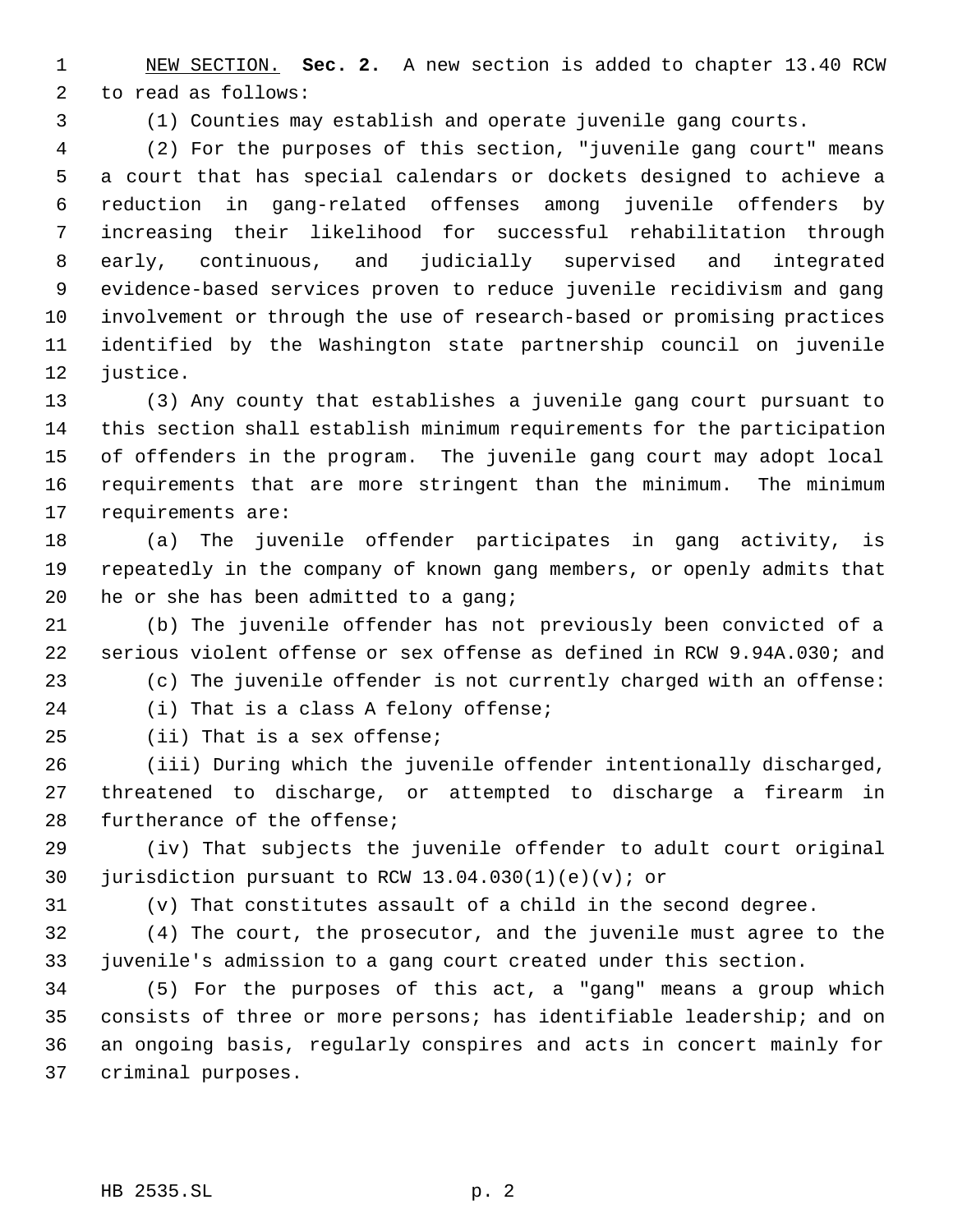(6) The juvenile offender who is admitted to juvenile gang court must:

 (a) Stipulate to the admissibility of the facts contained in the written police report;

 (b) Acknowledge that the report will be entered and used to support a finding of guilt and to impose a disposition if the juvenile fails to comply with the requirements of the juvenile gang court; and

 (c) Waive the following rights to: (i) A speedy disposition; and (ii) call and confront witnesses.

 (7) The adjudicatory hearing shall be limited to a reading of the court's record.

 (8) Following the stipulation to the facts in the police report, acknowledgment, waiver, and entry of a finding or plea of guilt, the court shall defer entry of an order of disposition of the juvenile.

 (9) Upon admission to juvenile gang court, an individualized plan shall be developed for the juvenile, identifying goals for the juvenile and a team to support the juvenile, which may include mental health and chemical dependency treatment providers, a probation officer, teachers, defense counsel, the prosecuting attorney, law enforcement, guardians or family members, and other participants deemed appropriate by the court. The individualized plan shall include a requirement that the juvenile remain in the gang court program for at least twelve months. At least one member of the support team must have daily contact with the juvenile.

 (10) Upon successful completion of the juvenile gang court requirements, the conviction entered by the court shall be vacated and the charge shall be dismissed with prejudice.

 (11) A juvenile may only be admitted to juvenile gang court once. If the juvenile fails to complete the requirements of gang court after being admitted, or successfully completes the requirements of gang court after being admitted, the juvenile may not be admitted again.

 (12) If the juvenile fails to complete the juvenile gang court requirements, the court shall enter an order of disposition pursuant to RCW 13.40.0357.

 NEW SECTION. **Sec. 3.** A new section is added to chapter 13.40 RCW to read as follows:

(1) Counties that create a juvenile gang court pursuant to section